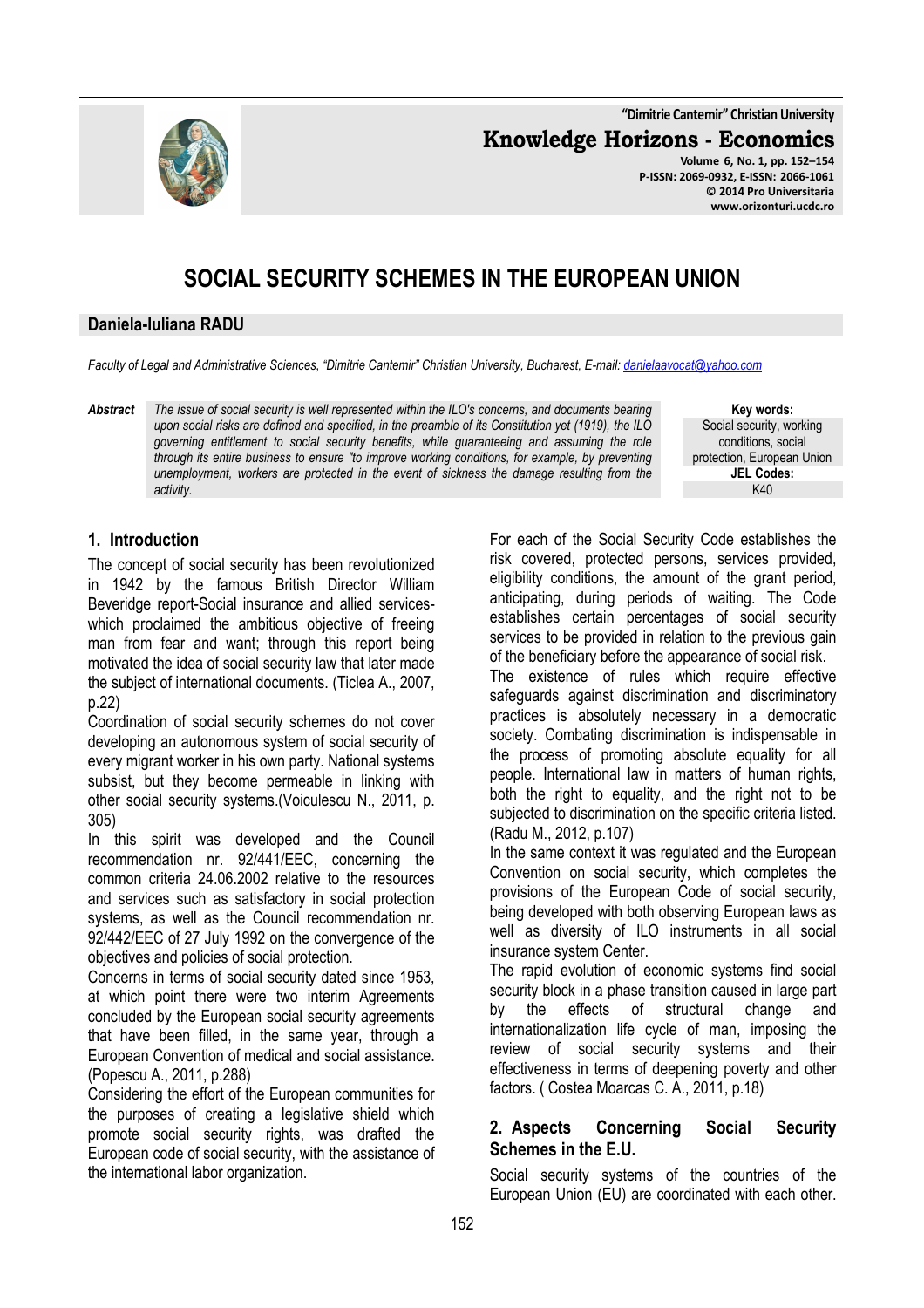However, the establishment of social benefits and the conditions for granting them is done at national level, depending on each country's traditions and culture.

In the European Union, we notice that the Europe 2020 Strategy, proposes measures pertaining to areas that the Member States ' responsibility, among others, and employment.

In fulfilling the objectives set at the European level. rules relating to social security have a special importance, they constituting a system developed and coherent standards whose implementation entails social life has made over the years subject to jurisdictional control of the Court of Justice of the European Union.

European law establishes rules and principles designed to guarantee the right to free movement of persons within the EU.

Commission Regulation (EC) No. 883/2004 of the European Parliament and of the Council of 29 April 2004 on the coordination of social security schemes, shall apply to all nationals of an EU Member State who are or have been subject to the social security legislation of one of those States, as well as members of the family and their offspring.

Applies also to nationals of third countries who are legally resident in the EU and whose circumstances bind of more Member States. This also applies to their family members and their offspring.

In accordance with the principle of equal treatment for nationals of countries of the EU and its residents, irrespective of their nationality, are equal in terms of rights and obligations provided for by national law.

Regulation applies to all classical branches of social security, namely:

- sickness benefits;
- maternity allowance;
- benefits in respect of accidents at work;
- benefits in case of occupational diseases;
- disability benefits;
- unemployment benefits;
- family benefits;
- retirement benefits;
- death grants.

The regulation also recognizes the principle of aggregating periods, under which periods of insurance, employment or residence completed in an EU country are taken into account by all other EU Member States. This means that acquisition of the right to benefits in the Member State must take account of periods of insurance, employment, self-employment or residence completed in another EU Member State.

The insured person shall be governed by the legislation of a single Member State. The Member State concerned is one in which the person concerned carries out a professional or trade activity.

Special rules are laid down for certain categories of workers. It is, in particular, civil servants who are subject to the legislation of the Member State to which the administration whose employees are, and people who are engaged in an employed or self-employed in several Member countries of the EU.

Cross-border workers are affiliated body of the country in which they work, although they reside in another EU Member State and have access to health care services of the two States. It also provided for special provisions relating to benefits in kind provided to members of their families.

Persons, who carry out a period of residence in another EU country than their country of residence, especially holidays, must be able to receive necessary medical benefits for the duration of their stay. Law of the State in running the stay determines the financial conditions for granting these benefits, but the costs are incurred/reimbursed by social security body in the country of origin.

This right is certified by the European card of health insurance, which may be requested by any insured social security body to which it belongs.

Members of the family of a retired worker are entitled to certain benefits in kind.

This is true even if they reside in a Member State other than that of the pensioner.

These insured persons may receive benefits in the last Member State in which they conducted their professional activity, in so far as the benefits represent a continuation of medical treatment started in the Member State concerned.

These people and their families continue to receive health care in the last country in which they conducted their professional activity:

• no restrictions if they conducted a cross-border activity for two years during the five years preceding retirement or invalidity;

• provided that the Member States concerned have opted for this formula.

Persons who reside or carry out a period of residence in a Member State other than that in which they are affiliated to the social security system, benefit, however, of the insurance scheme for accidents at work or occupational diseases. These benefits shall be provided by the institution of the place of residence or stay in accordance with the applicable legislation.

#### **3. Conclusions**

The institution of the State in which the worker is insured shall bear the costs of transport to the place of residence thereof. The institution must be given prior consent for such transport, except in the case of frontier workers.